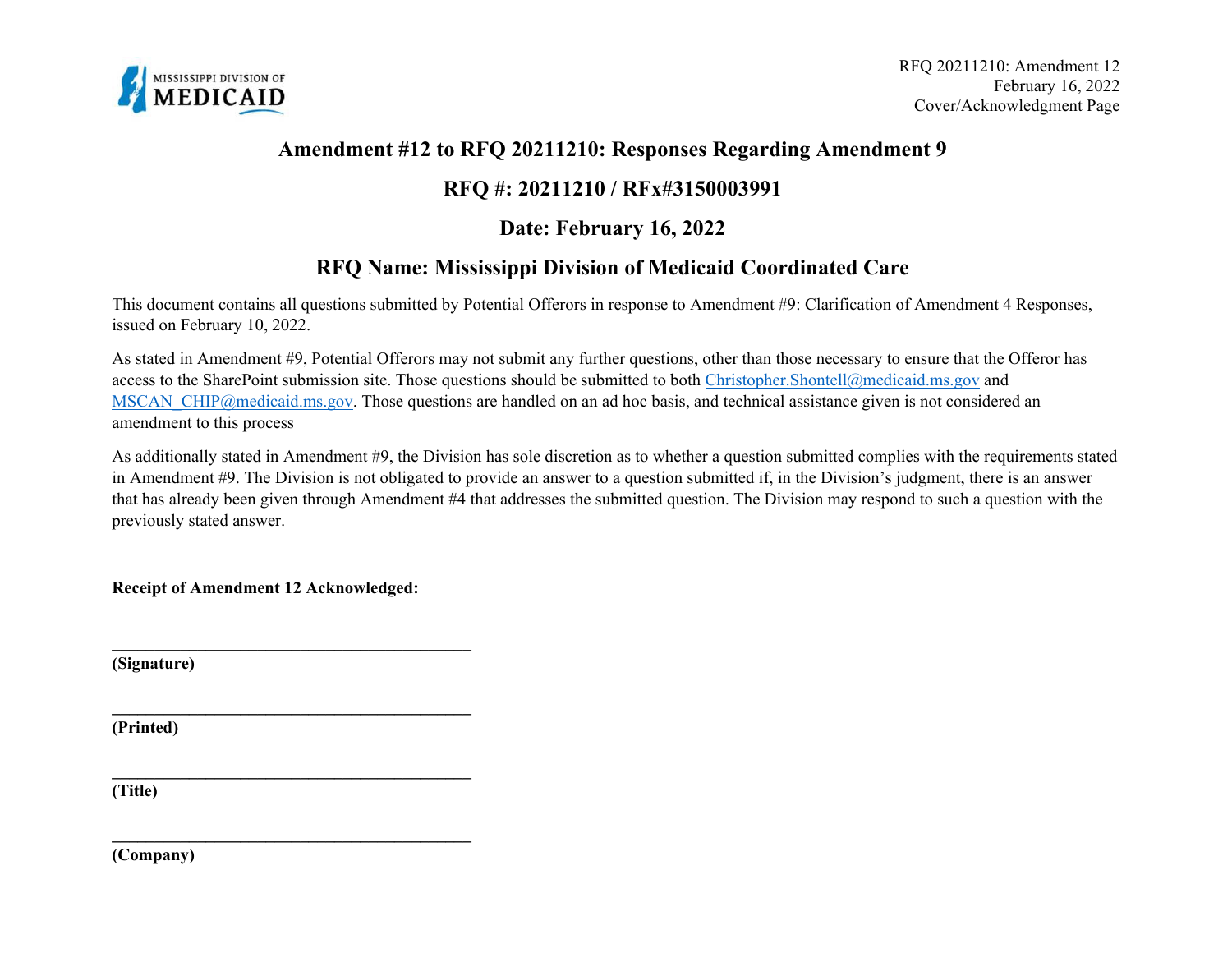| <b>Question</b><br># | <b>RFQ</b><br><b>Question #</b> | Page<br>#      | <b>RFQ Question</b>                                                                                                                                                                                                                                                                                                              | <b>DOM Response</b>                                                                                                                                                                                                                                                                    |  |
|----------------------|---------------------------------|----------------|----------------------------------------------------------------------------------------------------------------------------------------------------------------------------------------------------------------------------------------------------------------------------------------------------------------------------------|----------------------------------------------------------------------------------------------------------------------------------------------------------------------------------------------------------------------------------------------------------------------------------------|--|
| 1.                   |                                 | $\mathbf{1}$   | "The response to Question #1 in the RFQ-Specific Questions<br>and Answers states the following: "The requirement to<br>provide Work Plans and Schedules has been removed from<br>the RFQ. (Corrected in Amendment 5.)"                                                                                                           | "Work plan" in this instance refers to a summary of the<br>Offeror's approach and philosophy in designing a coordinated<br>care solution for the Division. It should not include<br>information that would violate the rule against Identifying<br>Information.                        |  |
| 2.                   | 3                               | $\mathbf{1}$   | We understand that there is no minimum file size for<br>SharePoint submission, but is there a maximum file size?                                                                                                                                                                                                                 | There is not maximum file size.                                                                                                                                                                                                                                                        |  |
| 3.                   | $\overline{7}$                  | $\overline{2}$ | In Amendment 4, the State noted that "Reiteration of the<br>question will count towards page limits."<br>With this in mind, would the state consider allowing an<br>Offeror to format question reiterations as 9-point black Times<br>New Roman font?                                                                            | Offerors may reiterate the question in 9 pt. black Times New<br>Roman font.                                                                                                                                                                                                            |  |
| 4.                   | 9                               | $\overline{2}$ | May graphics in the Marked/not blind section contain colors<br>other than black?                                                                                                                                                                                                                                                 | The Offeror must use black, Times New Roman 12 pt. font for<br>responses, and black, Times New Roman font no smaller than<br>9 pt. for any tables, graphics, charts, figures, footnotes,<br>callouts, and headers/footers.<br>The Offeror may otherwise use company images and company |  |
| 5.                   | 12                              | 2              | Are the State's Appendix forms that are in table format<br>considered tables for purposes of font size? It appears that the<br>State's Word version of the Appendix tables are in 11pt<br>Times New Roman. May our responses in the State-provided<br>Appendix tables be in 11pt Times New Roman?                                | colors in the Marked/not blind responses.<br>The Offeror may submit responses in Word documents<br>provided by the state in 11 pt. black Times New Roman font.                                                                                                                         |  |
| 6.                   | 10                              | $\overline{3}$ | In Amendment 4, the State noted that "Tables, graphics,<br>charts, figures, footnotes, callouts, and headers/footers may<br>contain font smaller than 12-point. The font may not be<br>smaller than 9-point font. The font must be in black Times<br>New Roman."<br>Some graphics, such as screen-captures, contain content that | Yes. Ancillary materials (such as audits that are created by a<br>third party and reports developed by the Offeror) submitted in<br>response to marked/unblind portions can be submitted in the<br>original format.                                                                    |  |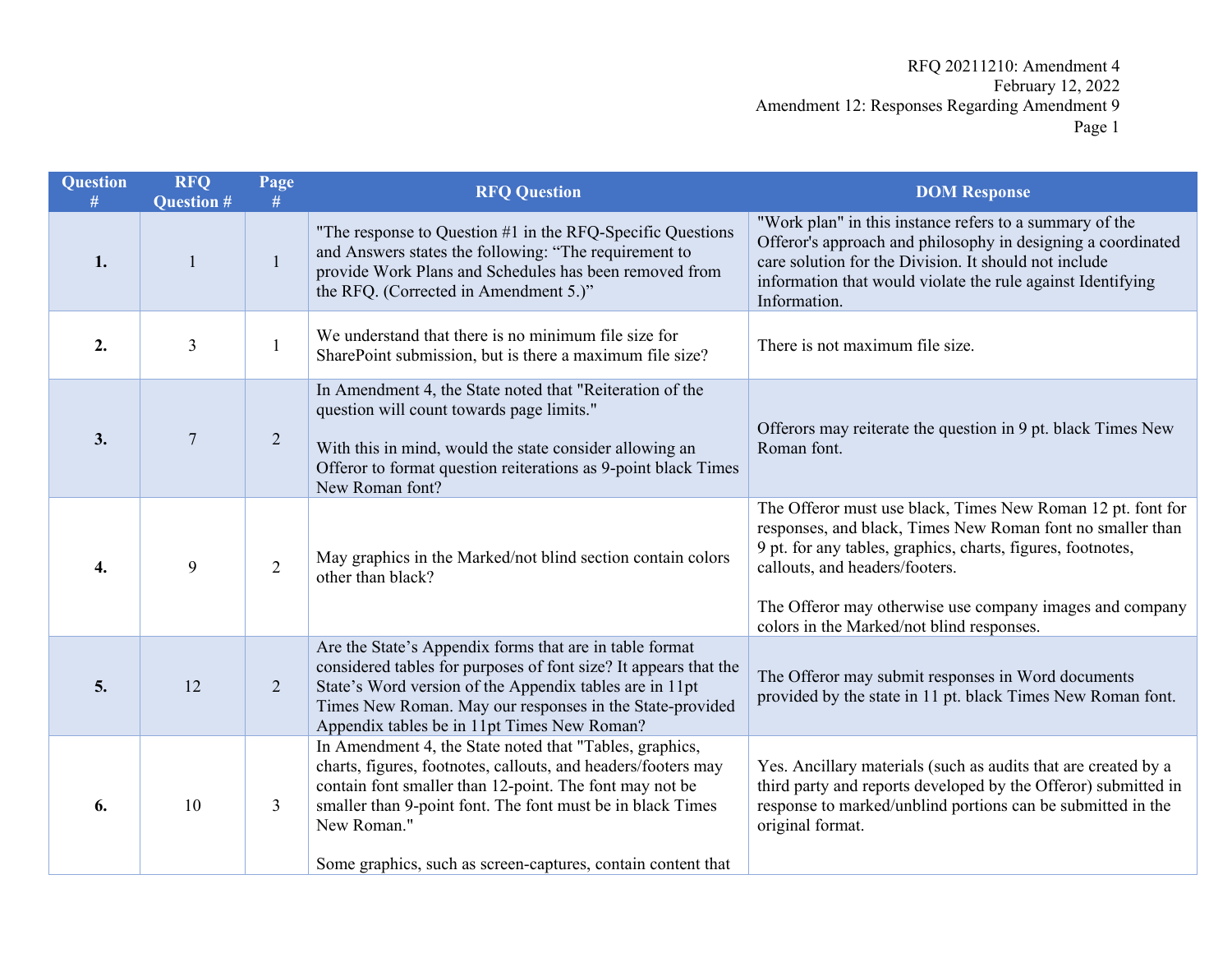| <b>Question</b><br># | <b>RFQ</b><br><b>Question #</b> | Page<br>#      | <b>RFQ Question</b>                                                                                                                                                                                                                                                                                                                                                                                                                                                                                                                                                                                                                                                                                                                                                                                                                                                                                                                     | <b>DOM Response</b>                                                                                                                                                                                                                                                                                                                                                                       |
|----------------------|---------------------------------|----------------|-----------------------------------------------------------------------------------------------------------------------------------------------------------------------------------------------------------------------------------------------------------------------------------------------------------------------------------------------------------------------------------------------------------------------------------------------------------------------------------------------------------------------------------------------------------------------------------------------------------------------------------------------------------------------------------------------------------------------------------------------------------------------------------------------------------------------------------------------------------------------------------------------------------------------------------------|-------------------------------------------------------------------------------------------------------------------------------------------------------------------------------------------------------------------------------------------------------------------------------------------------------------------------------------------------------------------------------------------|
|                      |                                 |                | the Offeror is incapable of altering the appearance of due to<br>previously-designed system interfaces. Does the requirement<br>for text in graphics to be (at minimum) 9-point black Times<br>New Roman font apply to screen-captures?                                                                                                                                                                                                                                                                                                                                                                                                                                                                                                                                                                                                                                                                                                 | ALL materials submitted in response to the Technical/blind<br>portion must be submitted in the prescribed format, even if<br>this requires reformatting by the Offeror.                                                                                                                                                                                                                   |
| 7.                   | 13                              | $\mathfrak{Z}$ | In response to question $#13$ , the Division indicated that items<br>such as sample reports and templates have to follow RFP<br>format requirements. Please confirm this does not apply to<br>the voluminous audited financial statements which must be<br>submitted in response to 4.3.2.6.                                                                                                                                                                                                                                                                                                                                                                                                                                                                                                                                                                                                                                            | Ancillary materials (such as audits that are created by a third<br>party and reports developed by the Offeror) submitted in<br>response to marked/unblind portions can be submitted in the<br>original format.<br>ALL materials submitted in response to the Technical/blind<br>portion must be submitted in the prescribed format, even if<br>this requires reformatting by the Offeror. |
| 8.                   | 13                              | 3              | Regarding the Division's answer to question #13, please<br>confirm that Offerors do not need to reformat documents<br>provided by the Division (e.g., red font in amendments, 11pt<br>font in appendices) and are to use the exact version the<br>Division provided?                                                                                                                                                                                                                                                                                                                                                                                                                                                                                                                                                                                                                                                                    | The Division does not intend for Offerors to reformat the<br>Word documents provided. 11 pt. font is permissible in these<br>documents. The Division does not intend for Offerors to<br>reformat Amendments.                                                                                                                                                                              |
| 9.                   | 13                              | $\overline{3}$ | The response to Question #13 in the list of RFQ-Specific<br>Questions and Answers states the following: "No. The<br>Offeror should reformat the document to conform with RFQ<br>requirements."<br>Requirement 4.3.2.6: Audited Financial Statements and Pro<br>Forma Financial Template requires us to provided our<br>audited financial statements for the past 3 years and<br>documentation of available lines of credit. Given that these<br>are formally audited statements or documents provided by a<br>third party as documentation, we do not believe these items<br>should be manipulated to fit the font restrictions. Can the<br>State please confirm that there is an exception to this<br>requirement for the audited financial statements and<br>documentation of available lines of credit?<br>In an effort to demonstrate our capabilities, Offeror's may<br>want to include non-identifying screenshots of reports and | Ancillary materials (such as audits that are created by a third<br>party and reports developed by the Offeror) submitted in<br>response to marked/unblind portions can be submitted in the<br>original format.<br>ALL materials submitted in response to the Technical/blind<br>portion must be submitted in the prescribed format, even if<br>this requires reformatting by the Offeror. |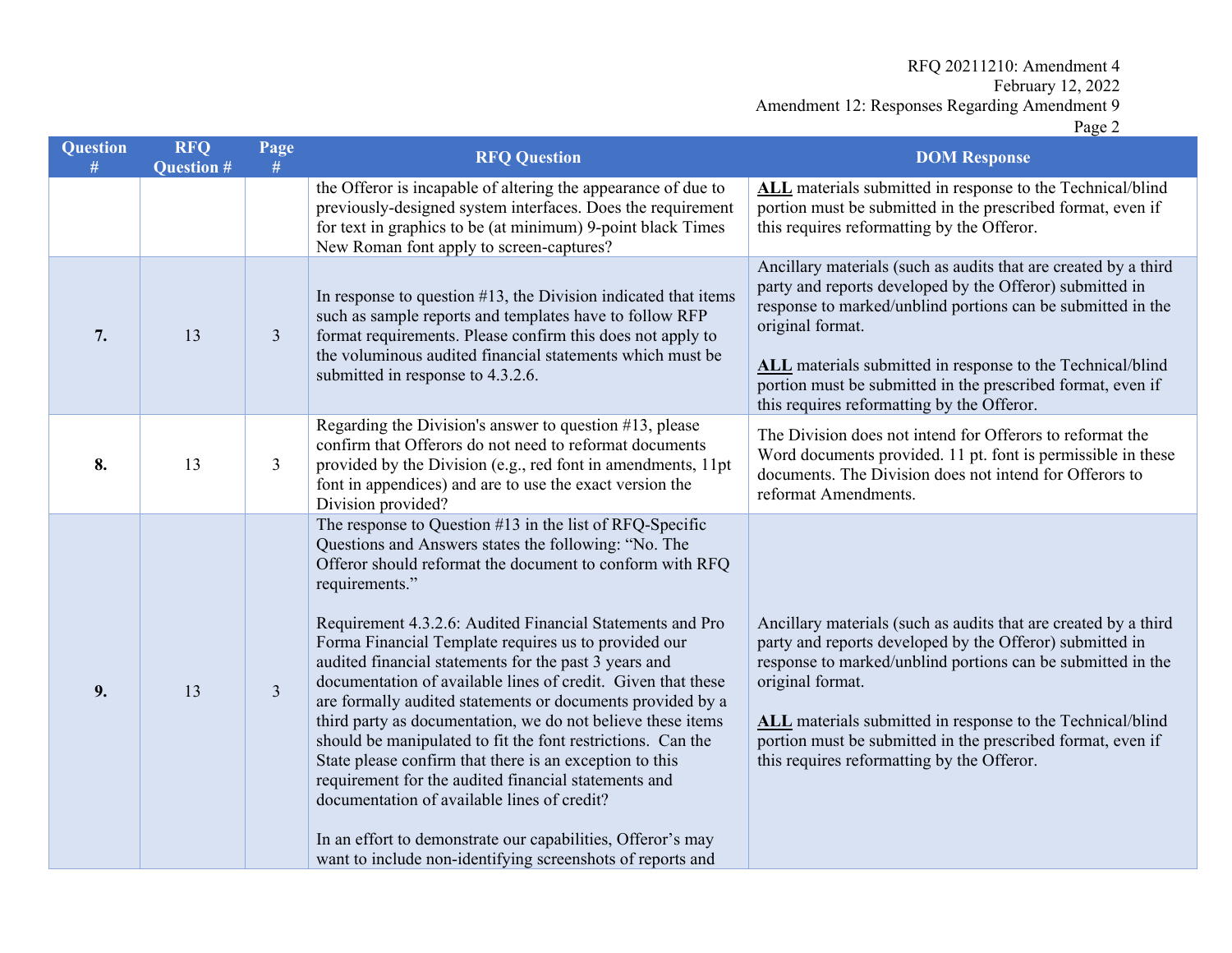| <b>Question</b><br># | <b>RFQ</b><br><b>Question #</b> | Page<br><b>RFQ Question</b><br># |                                                                                                                                                                                                                                                                                                                                                                                                                                                                                                                                                                                                                                                                                                                                                                                                                                                                                                  | <b>DOM Response</b>                                                                                                                                                                                                                                                                                                                                                                       |  |
|----------------------|---------------------------------|----------------------------------|--------------------------------------------------------------------------------------------------------------------------------------------------------------------------------------------------------------------------------------------------------------------------------------------------------------------------------------------------------------------------------------------------------------------------------------------------------------------------------------------------------------------------------------------------------------------------------------------------------------------------------------------------------------------------------------------------------------------------------------------------------------------------------------------------------------------------------------------------------------------------------------------------|-------------------------------------------------------------------------------------------------------------------------------------------------------------------------------------------------------------------------------------------------------------------------------------------------------------------------------------------------------------------------------------------|--|
|                      |                                 |                                  | dashboards in their responses (where applicable). It is<br>difficult to conform to the font and size restrictions on<br>screenshots. Is it generally acceptable for Offeror's to<br>provide screenshots of dashboards and like capabilities as<br>long as it's non-identifying? If so, would the State consider<br>an exception to the font restrictions for these types of<br>graphics?<br>Would the State please consider releasing an addendum with<br>more clarity on what documentation is required to be<br>reformatted versus what can be submitted in its original                                                                                                                                                                                                                                                                                                                       |                                                                                                                                                                                                                                                                                                                                                                                           |  |
|                      |                                 |                                  | format?                                                                                                                                                                                                                                                                                                                                                                                                                                                                                                                                                                                                                                                                                                                                                                                                                                                                                          | Ancillary materials (such as audits that are created by a third                                                                                                                                                                                                                                                                                                                           |  |
| 10.                  | 13                              | 3                                | Please confirm that the requirement to reformat samples,<br>templates, and appendices does not apply to items produced<br>by a third-party, such as 4.1 Copy of Insurance License and<br>4.3.2.6 Audited Financial Statements.                                                                                                                                                                                                                                                                                                                                                                                                                                                                                                                                                                                                                                                                   | party and reports developed by the Offeror) submitted in<br>response to marked/unblind portions can be submitted in the<br>original format.<br>ALL materials submitted in response to the Technical/blind<br>portion must be submitted in the prescribed format, even if<br>this requires reformatting by the Offeror.                                                                    |  |
| 11.                  | 13                              | $\overline{4}$                   | Section 1.2.3: Qualification Submission Requirements,<br>Figure 1.2: Format of Qualification-- Font & Margins states<br>that appendices, as well as samples and templates required of<br>the qualification, must comply with font restrictions, which is<br>black Times New Roman font size 12. Some requested items,<br>such as sample reports, may output in a different font/font<br>size than what is required by the State and cannot be<br>changed. Will these documents be acceptable for submission?<br>Do attachments such as Marketing Materials (requested in<br>Section 4.2.2.1 E) require reformatting to meet the mandate<br>of black Times New Roman font - size 12? These marketing<br>materials have been designed using the offeror's existing<br>brand guidelines that differ from the requested specifications<br>and have been previously used for other medicaid programs. | Ancillary materials (such as audits that are created by a third<br>party and reports developed by the Offeror) submitted in<br>response to marked/unblind portions can be submitted in the<br>original format.<br>ALL materials submitted in response to the Technical/blind<br>portion must be submitted in the prescribed format, even if<br>this requires reformatting by the Offeror. |  |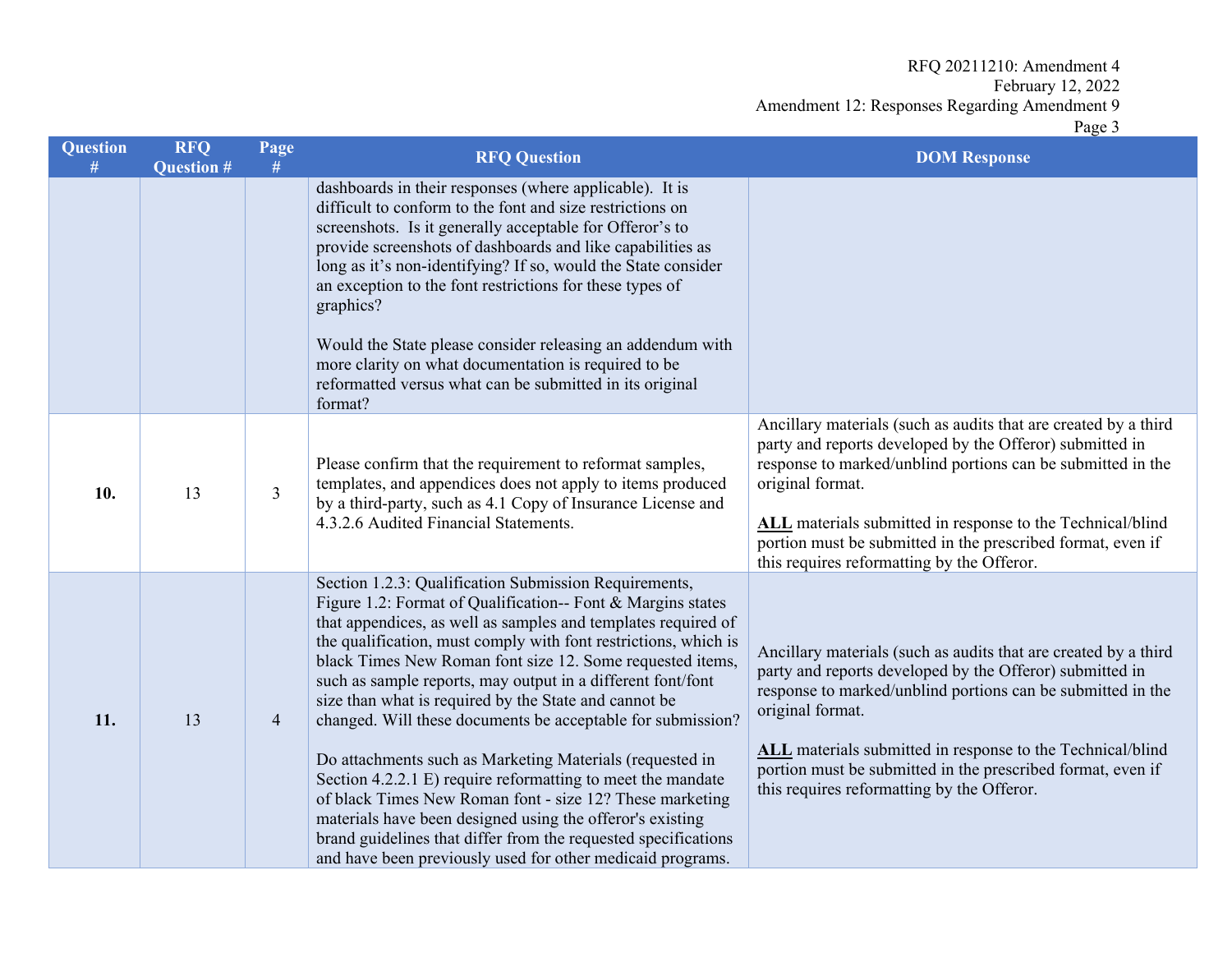| <b>Question</b><br># | <b>RFQ</b><br><b>Question #</b> | Page<br>#      | <b>RFQ Question</b>                                                                                                                                                                                                                                                                                                                                                                                                                                                                                                                                                                           | <b>DOM Response</b>                                                                                                                                                                                                                                                                                                                                                                                                                                                                                                                                                                                                                                                                                                                                                                                                                                                                                                                                                                                                                                                                                                                                          |  |
|----------------------|---------------------------------|----------------|-----------------------------------------------------------------------------------------------------------------------------------------------------------------------------------------------------------------------------------------------------------------------------------------------------------------------------------------------------------------------------------------------------------------------------------------------------------------------------------------------------------------------------------------------------------------------------------------------|--------------------------------------------------------------------------------------------------------------------------------------------------------------------------------------------------------------------------------------------------------------------------------------------------------------------------------------------------------------------------------------------------------------------------------------------------------------------------------------------------------------------------------------------------------------------------------------------------------------------------------------------------------------------------------------------------------------------------------------------------------------------------------------------------------------------------------------------------------------------------------------------------------------------------------------------------------------------------------------------------------------------------------------------------------------------------------------------------------------------------------------------------------------|--|
| 12.                  | 13                              | $\overline{4}$ | Section 1.2.3: Qualification Submission Requirements,<br>Figure 1.2: Format of Qualification-- Font & Margins states<br>that appendices, as well as samples and templates required of<br>the qualification, must comply with font restrictions, which is<br>black Times New Roman font size 12. Some requested items,<br>such as sample reports, may output in a different font/font<br>size than what is required by the State and cannot be<br>changed. Will these documents be acceptable for submission?                                                                                  | Ancillary materials (such audits that are created by a third<br>party and reports developed by the Offeror) submitted in<br>response to marked/unblind portions can be submitted in the<br>original format.                                                                                                                                                                                                                                                                                                                                                                                                                                                                                                                                                                                                                                                                                                                                                                                                                                                                                                                                                  |  |
|                      |                                 |                | Do attachments such as Member ID Cards (requested in<br>Section 4.2.2.11) require reformatting to meet the mandate of<br>black Times New Roman font - size 12? These ID cards have<br>been designed using the offeror's existing brand guidelines<br>that differ from the requested specifications and have been<br>previously used for other medicaid programs.                                                                                                                                                                                                                              | ALL materials submitted in response to the Technical/blind<br>portion must be submitted in the prescribed format, even if<br>this requires reformatting by the Offeror.                                                                                                                                                                                                                                                                                                                                                                                                                                                                                                                                                                                                                                                                                                                                                                                                                                                                                                                                                                                      |  |
| 13.                  | 23                              | 5              | In response to question #23 about identifying information,<br>the Division states that "An Offeror, incumbent or otherwise,<br>cannot name staff members, cite known in-state programs<br>associated with that Offeror, identify local experience, or<br>identify local partners and/or partnerships by name." Please<br>clarify if any of the restrictions listed above are intended for<br>the marked/unblinded sections. If restrictions do apply,<br>please clarify if photos of staff or photos of locations in MS<br>are also precluded from being in the marked/unblinded<br>sections. | Section 1.2.3.3.2 of the RFQ states, "When a response requires<br>description of a potential partnership with a community-based<br>organization, the Offeror may name that organization and<br>describe the contemplated partnership. The Offeror must not<br>describe any current or prior relationship with the<br>organization, and the Offeror must not reference any other line<br>of business or any relationship at all that the Offeror or its<br>owner, subcontractors, subsidiaries, or other related entities<br>has had, will have, or desires to have with a named<br>community-based organization, other than the partnership<br>contemplated for this qualification."<br>In response to the Technical/blind portion, the Offeror may<br>discuss partnerships that the Offeror expects to utilize should<br>it be selected in this procurement. The Offeror may not refer to<br>current or past relationships with partners. The Offeror may<br>not describe current relationships with partners. The Offeror<br>may only speak in the future tense regarding partnerships.<br>These restrictions do not apply to the marked/unblind sections. |  |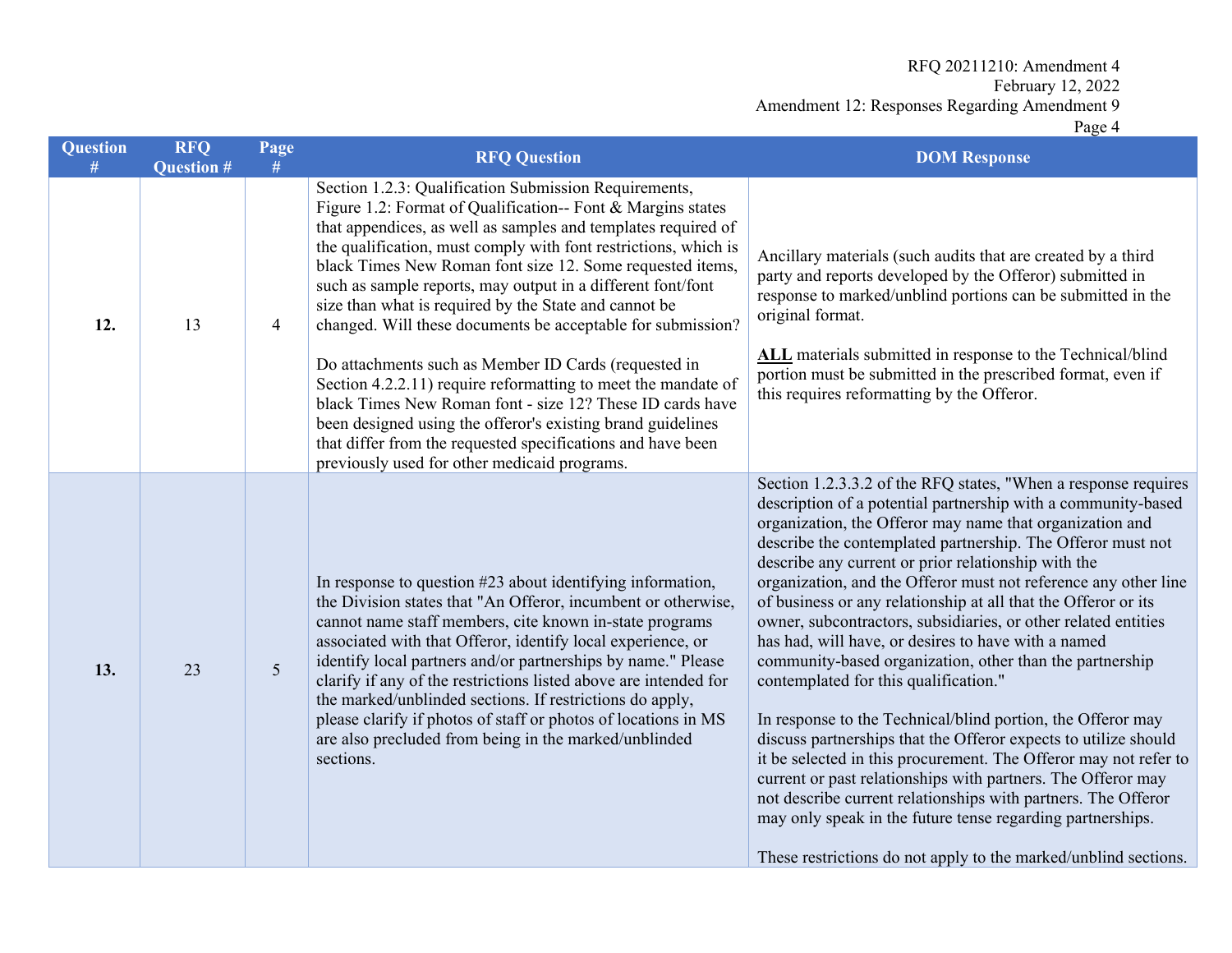| <b>Question</b><br># | <b>RFQ</b><br><b>Question #</b> | Page<br>#       | <b>RFQ Question</b>                                                                                                                                                                                                                                                                                                                                                                                                                                                                                                                                                                                                                                                                                                                                                                                                                                                                 | <b>DOM Response</b>                                                                                                                                                                                                                                                                                                                                                                                                                                                                                                                                                                                                                                                                                                                                                                                                                                                                                                                                                                                                                                                                                                                                          |  |
|----------------------|---------------------------------|-----------------|-------------------------------------------------------------------------------------------------------------------------------------------------------------------------------------------------------------------------------------------------------------------------------------------------------------------------------------------------------------------------------------------------------------------------------------------------------------------------------------------------------------------------------------------------------------------------------------------------------------------------------------------------------------------------------------------------------------------------------------------------------------------------------------------------------------------------------------------------------------------------------------|--------------------------------------------------------------------------------------------------------------------------------------------------------------------------------------------------------------------------------------------------------------------------------------------------------------------------------------------------------------------------------------------------------------------------------------------------------------------------------------------------------------------------------------------------------------------------------------------------------------------------------------------------------------------------------------------------------------------------------------------------------------------------------------------------------------------------------------------------------------------------------------------------------------------------------------------------------------------------------------------------------------------------------------------------------------------------------------------------------------------------------------------------------------|--|
| 14.                  | 23                              | 5               | In response to question #23 about identifying information,<br>the Division states that "An Offeror, incumbent or otherwise,<br>cannot name staff members, cite known in-state programs<br>associated with that Offeror, identify local experience, or<br>identify local partners and/or partnerships by name." Please<br>clarify if bidders are restricted from naming other state<br>agencies, such as the Mississippi Department of Child<br>Protection Services, and national organizations, such as the<br>National Alliance on Mental Illness, that may play a key role<br>to address the question. Please also clarify if bidders are<br>restricted from naming key provider partners that may play a<br>role in the bidder's future solutions. If both are prohibited,<br>please provide guidance on what details related to these types<br>of partnerships will be allowed. | Section 1.2.3.3.2 of the RFQ states, "When a response requires<br>description of a potential partnership with a community-based<br>organization, the Offeror may name that organization and<br>describe the contemplated partnership. The Offeror must not<br>describe any current or prior relationship with the<br>organization, and the Offeror must not reference any other line<br>of business or any relationship at all that the Offeror or its<br>owner, subcontractors, subsidiaries, or other related entities<br>has had, will have, or desires to have with a named<br>community-based organization, other than the partnership<br>contemplated for this qualification."<br>In response to the Technical/blind portion, the Offeror may<br>discuss partnerships that the Offeror expects to utilize should<br>it be selected in this procurement. The Offeror may not refer to<br>current or past relationships with partners. The Offeror may<br>not describe current relationships with partners. The Offeror<br>may only speak in the future tense regarding partnerships.<br>These restrictions do not apply to the marked/unblind sections. |  |
| 15.                  | 23                              | $5\overline{)}$ | The response to Question #23 in the RFQ-Specific Questions<br>and Answers states the following: "An Offeror, incumbent or<br>otherwise, cannot name staff members, cite known in-state<br>programs associated with that Offeror, identify local<br>experience, or identify local partners and/or partnerships by<br>name. An Offeror should name potential partnerships in<br>4.2.3.9, Potential Partnerships."<br>Incumbents and non-incumbents can and should be<br>contracting with Providers in the State in anticipation of<br>managing these populations. Can the State please confirm<br>Offeror's are allowed to cite numbers of contracted Providers<br>demonstrating our ability to serve this program? Can the<br>State please also confirm that Offeror's are allowed to<br>mention significant Providers by name and indicate that we                                  | Section 1.2.3.3.2 of the RFQ states, "When a response requires<br>description of a potential partnership with a community-based<br>organization, the Offeror may name that organization and<br>describe the contemplated partnership. The Offeror must not<br>describe any current or prior relationship with the<br>organization, and the Offeror must not reference any other line<br>of business or any relationship at all that the Offeror or its<br>owner, subcontractors, subsidiaries, or other related entities<br>has had, will have, or desires to have with a named<br>community-based organization, other than the partnership<br>contemplated for this qualification."<br>In response to the Technical/blind portion, the Offeror may<br>discuss partnerships that the Offeror expects to utilize should<br>it be selected in this procurement. The Offeror may not refer to                                                                                                                                                                                                                                                                   |  |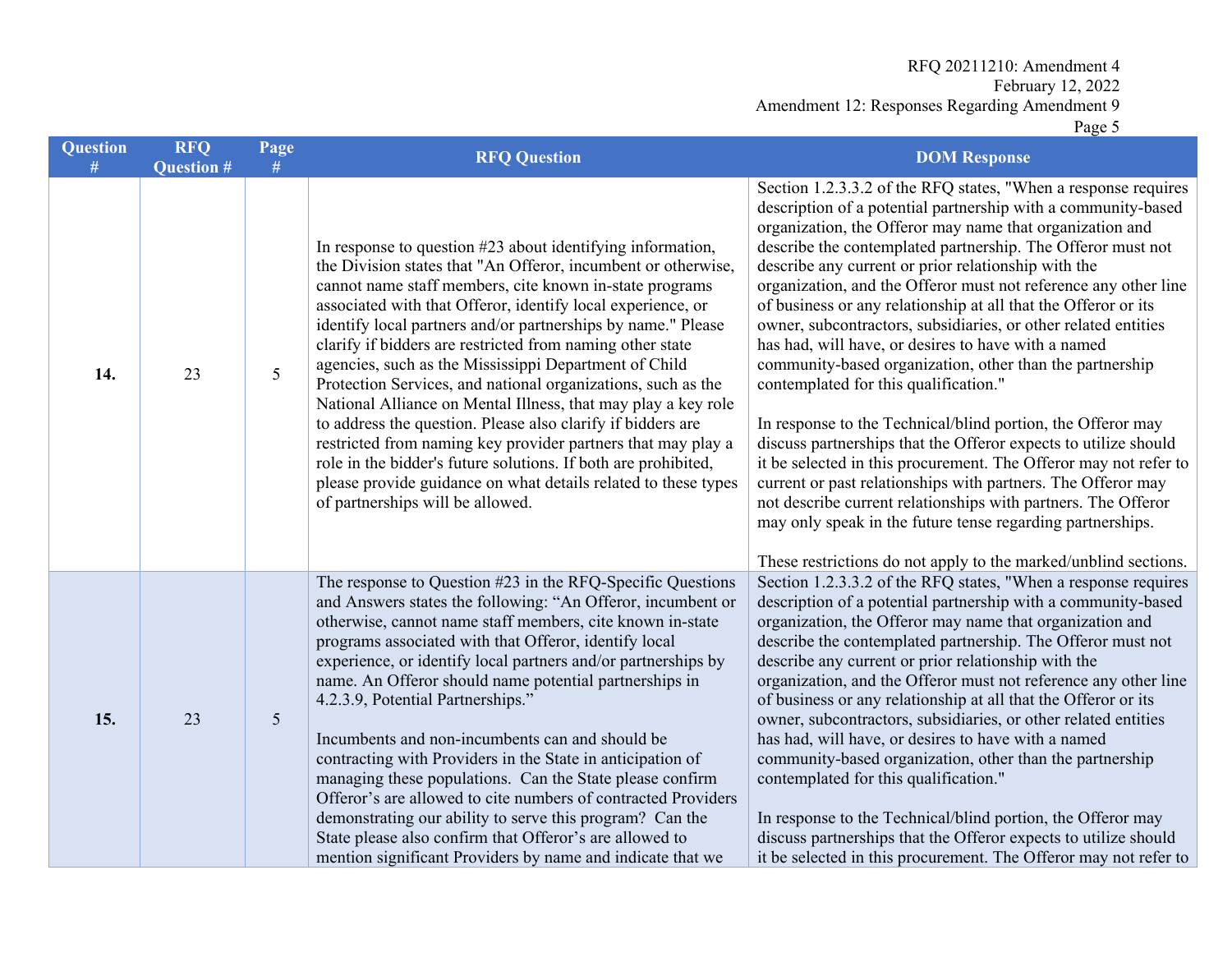| <b>Question</b><br># | <b>RFQ</b><br><b>Question #</b> | Page<br># | <b>RFQ Question</b>                                                                                                                                                                                                       | <b>DOM Response</b>                                                                                                                                                                                                                                                                                                                                                                                                                                                                                                                                                                                                                                                                                                                                                                                                                                                                                                                                                                                                                                                                                                                                                                                                                                                                                                                                      |
|----------------------|---------------------------------|-----------|---------------------------------------------------------------------------------------------------------------------------------------------------------------------------------------------------------------------------|----------------------------------------------------------------------------------------------------------------------------------------------------------------------------------------------------------------------------------------------------------------------------------------------------------------------------------------------------------------------------------------------------------------------------------------------------------------------------------------------------------------------------------------------------------------------------------------------------------------------------------------------------------------------------------------------------------------------------------------------------------------------------------------------------------------------------------------------------------------------------------------------------------------------------------------------------------------------------------------------------------------------------------------------------------------------------------------------------------------------------------------------------------------------------------------------------------------------------------------------------------------------------------------------------------------------------------------------------------|
|                      |                                 |           | have already established a contract or letter of intent with<br>specific impactful Providers in the state?                                                                                                                | current or past relationships with partners. The Offeror may<br>not describe current relationships with partners. The Offeror<br>may only speak in the future tense regarding partnerships.<br>The Offeror should not cite the number of Providers it has<br>already contracted with, nor should the Offeror supply the<br>Division with contracts or Letters of Intent with providers.<br>These restrictions do not apply to the marked/unblind sections.                                                                                                                                                                                                                                                                                                                                                                                                                                                                                                                                                                                                                                                                                                                                                                                                                                                                                               |
| 16.                  | 23                              | 5         | Does this requirement mean that we cannot name any<br>provider or vendor that we will work with in any respect? For<br>example, "We will refer Members to UMMC's CHAMP<br>program for". Can we name UMMC in this example? | Section 1.2.3.3.2 of the RFQ states, "When a response requires<br>description of a potential partnership with a community-based<br>organization, the Offeror may name that organization and<br>describe the contemplated partnership. The Offeror must not<br>describe any current or prior relationship with the<br>organization, and the Offeror must not reference any other line<br>of business or any relationship at all that the Offeror or its<br>owner, subcontractors, subsidiaries, or other related entities<br>has had, will have, or desires to have with a named<br>community-based organization, other than the partnership<br>contemplated for this qualification."<br>In response to the Technical/blind portion, the Offeror may<br>discuss partnerships that the Offeror expects to utilize should<br>it be selected in this procurement. The Offeror may not refer to<br>current or past relationships with partners. The Offeror may<br>not describe current relationships with partners. The Offeror<br>may only speak in the future tense regarding partnerships.<br>The Offeror should not cite the number of Providers it has<br>already contracted with, nor should the Offeror supply the<br>Division with contracts or Letters of Intent with providers.<br>These restrictions do not apply to the marked/unblind sections. |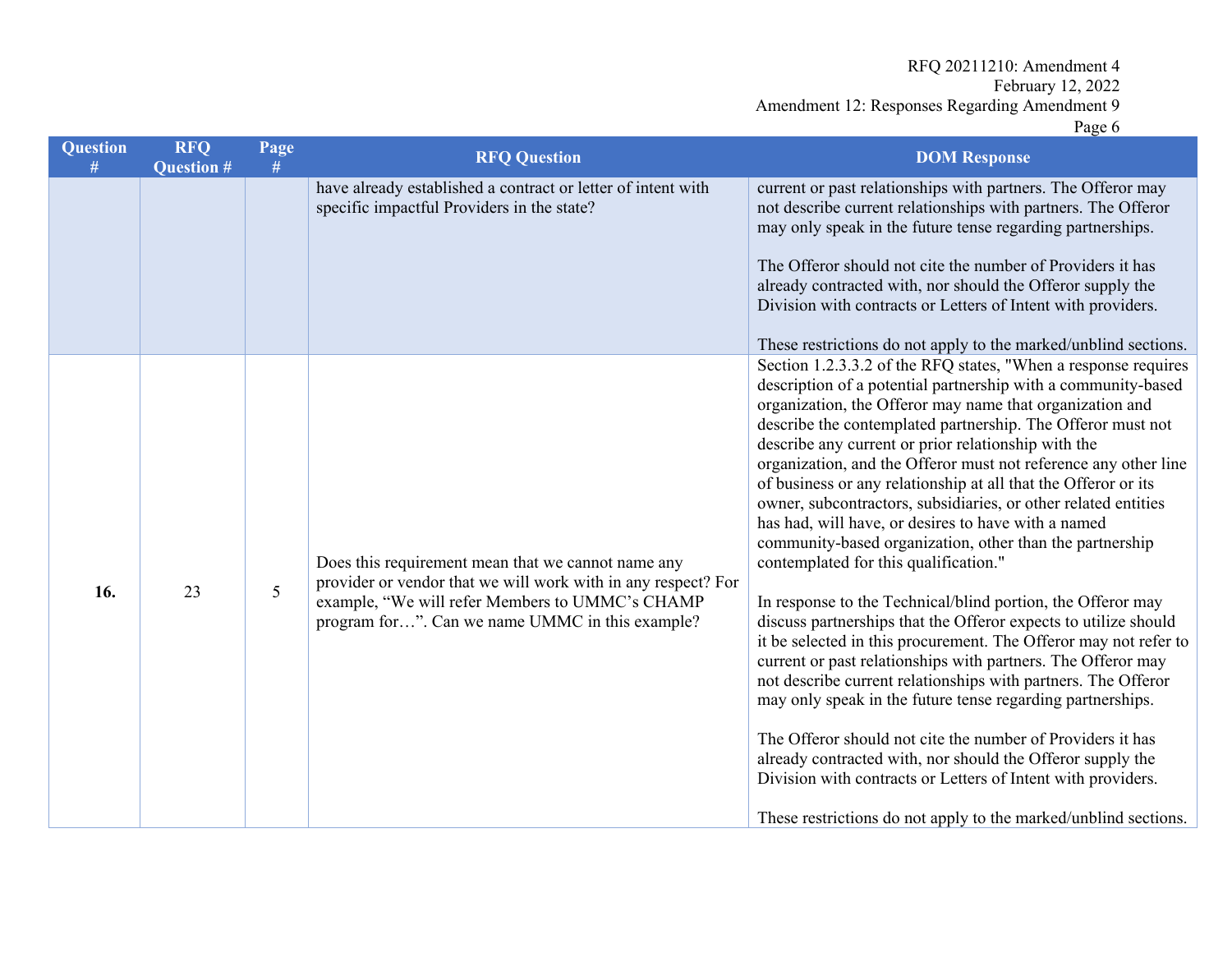| <b>Question</b> | <b>RFQ</b><br><b>Question #</b> | Page<br>#       | <b>RFQ Question</b>                                                                                                                                         | <b>DOM Response</b>                                                                                                                                                                                                                                                                                                                                                                                                                                                                                                                                                                                                                                                                                                                                                                                                                                                                                                                                                                                                                                                                                                                                          |
|-----------------|---------------------------------|-----------------|-------------------------------------------------------------------------------------------------------------------------------------------------------------|--------------------------------------------------------------------------------------------------------------------------------------------------------------------------------------------------------------------------------------------------------------------------------------------------------------------------------------------------------------------------------------------------------------------------------------------------------------------------------------------------------------------------------------------------------------------------------------------------------------------------------------------------------------------------------------------------------------------------------------------------------------------------------------------------------------------------------------------------------------------------------------------------------------------------------------------------------------------------------------------------------------------------------------------------------------------------------------------------------------------------------------------------------------|
| 17.             | 23                              | $5\overline{)}$ | May we name State agencies that we intend to work with,<br>such as the Department of Health and the Mississippi<br>Department of Child Protective Services? | Section 1.2.3.3.2 of the RFQ states, "When a response requires<br>description of a potential partnership with a community-based<br>organization, the Offeror may name that organization and<br>describe the contemplated partnership. The Offeror must not<br>describe any current or prior relationship with the<br>organization, and the Offeror must not reference any other line<br>of business or any relationship at all that the Offeror or its<br>owner, subcontractors, subsidiaries, or other related entities<br>has had, will have, or desires to have with a named<br>community-based organization, other than the partnership<br>contemplated for this qualification."<br>In response to the Technical/blind portion, the Offeror may<br>discuss partnerships that the Offeror expects to utilize should<br>it be selected in this procurement. The Offeror may not refer to<br>current or past relationships with partners. The Offeror may<br>not describe current relationships with partners. The Offeror<br>may only speak in the future tense regarding partnerships.<br>These restrictions do not apply to the marked/unblind sections. |
| 18.             | 23                              | 5               | May we name Providers whom we intend to contract with as<br>part of our Provider network?                                                                   | Section 1.2.3.3.2 of the RFQ states, "When a response requires<br>description of a potential partnership with a community-based<br>organization, the Offeror may name that organization and<br>describe the contemplated partnership. The Offeror must not<br>describe any current or prior relationship with the<br>organization, and the Offeror must not reference any other line<br>of business or any relationship at all that the Offeror or its<br>owner, subcontractors, subsidiaries, or other related entities<br>has had, will have, or desires to have with a named<br>community-based organization, other than the partnership<br>contemplated for this qualification."<br>In response to the Technical/blind portion, the Offeror may<br>discuss partnerships that the Offeror expects to utilize should<br>it be selected in this procurement. The Offeror may not refer to                                                                                                                                                                                                                                                                   |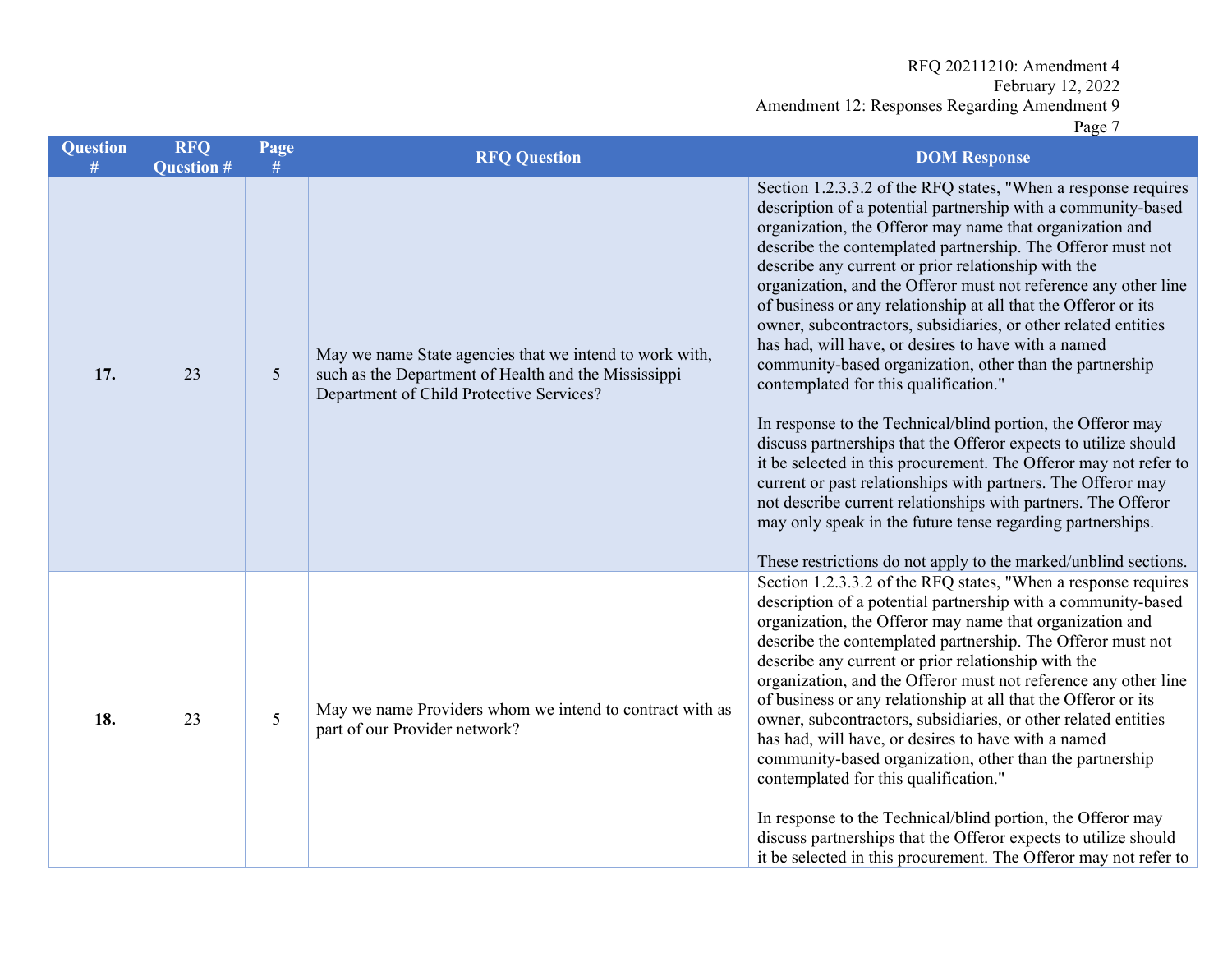| <b>Question</b><br># | <b>RFQ</b><br><b>Question #</b> | Page<br># | <b>RFQ Question</b>                                                                                                                    | <b>DOM Response</b>                                                                                                                                                                                                                                                                                                                                                                                                                                                                                                                                                                                                                                                                                                                                                                                                                                                                                                                                                                                                                                                                                                                                                                                                                                                                                                              |  |  |
|----------------------|---------------------------------|-----------|----------------------------------------------------------------------------------------------------------------------------------------|----------------------------------------------------------------------------------------------------------------------------------------------------------------------------------------------------------------------------------------------------------------------------------------------------------------------------------------------------------------------------------------------------------------------------------------------------------------------------------------------------------------------------------------------------------------------------------------------------------------------------------------------------------------------------------------------------------------------------------------------------------------------------------------------------------------------------------------------------------------------------------------------------------------------------------------------------------------------------------------------------------------------------------------------------------------------------------------------------------------------------------------------------------------------------------------------------------------------------------------------------------------------------------------------------------------------------------|--|--|
|                      |                                 |           |                                                                                                                                        | current or past relationships with partners. The Offeror may<br>not describe current relationships with partners. The Offeror<br>may only speak in the future tense regarding partnerships.<br>The Offeror should not cite the number of Providers it has<br>already contracted with, nor should the Offeror supply the<br>Division with contracts or Letters of Intent with providers.<br>These restrictions do not apply to the marked/unblind sections.                                                                                                                                                                                                                                                                                                                                                                                                                                                                                                                                                                                                                                                                                                                                                                                                                                                                       |  |  |
| 19.                  | 23                              | 5         | May we name entities that we intend to include as part of a<br>stakeholder engagement process (e.g., to develop the PCMH<br>proposal)? | The RFQ states, "When a response requires description of a<br>potential partnership with a community-based organization,<br>the Offeror may name that organization and describe the<br>contemplated partnership. The Offeror must not describe any<br>current or prior relationship with the organization, and the<br>Offeror must not reference any other line of business or any<br>relationship at all that the Offeror or its owner, subcontractors,<br>subsidiaries, or other related entities has had, will have, or<br>desires to have with a named community-based organization,<br>other than the partnership contemplated for this qualification."<br>In response to the Technical/blind portion, the Offeror may<br>discuss partnerships that the Offeror expects to utilize should<br>it be selected in this procurement. The Offeror may not refer to<br>current or past relationships with partners. The Offeror may<br>not describe current relationships with partners. The Offeror<br>may only speak in the future tense regarding partnerships.<br>The Offeror should not cite the number of Providers it has<br>already contracted with, nor should the Offeror supply the<br>Division with contracts or Letters of Intent with providers.<br>These restrictions do not apply to the marked/unblind sections. |  |  |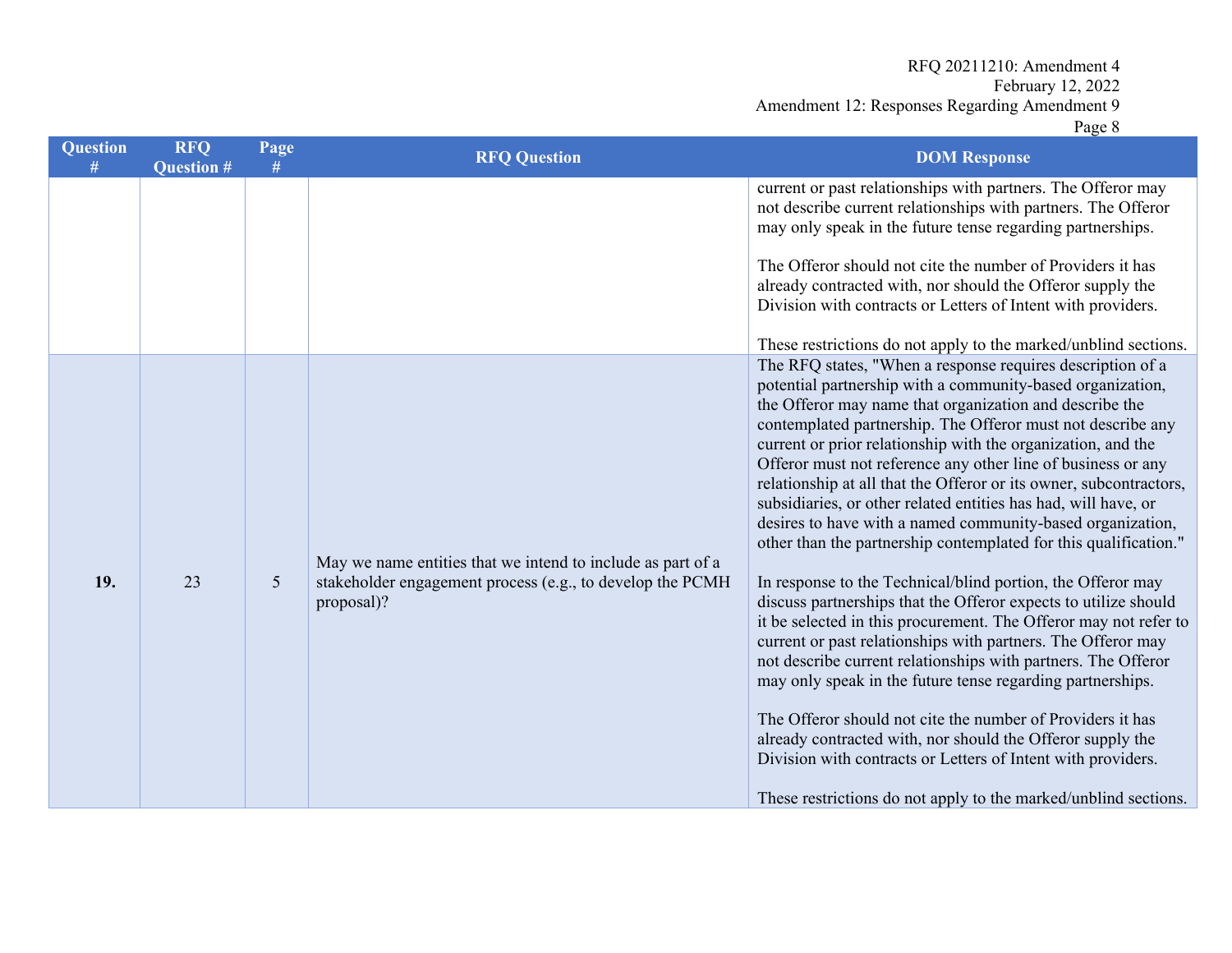| <b>Question</b> | <b>RFQ</b><br><b>Question #</b> | Page<br># | <b>RFQ Question</b>                                                                                                                                                                                                                                                                                                                                                                                                                                                                                                                      | <b>DOM Response</b>                                                                                                                                                                                                                                                                                                                                                                                                                                                                                                                                                                                                                                                                                                                                                                                                                                                                                                                                                                                                                                                                                                                                                                                                                                                                                                              |
|-----------------|---------------------------------|-----------|------------------------------------------------------------------------------------------------------------------------------------------------------------------------------------------------------------------------------------------------------------------------------------------------------------------------------------------------------------------------------------------------------------------------------------------------------------------------------------------------------------------------------------------|----------------------------------------------------------------------------------------------------------------------------------------------------------------------------------------------------------------------------------------------------------------------------------------------------------------------------------------------------------------------------------------------------------------------------------------------------------------------------------------------------------------------------------------------------------------------------------------------------------------------------------------------------------------------------------------------------------------------------------------------------------------------------------------------------------------------------------------------------------------------------------------------------------------------------------------------------------------------------------------------------------------------------------------------------------------------------------------------------------------------------------------------------------------------------------------------------------------------------------------------------------------------------------------------------------------------------------|
| 20.             | 23                              | 5         | To further clarify DOMs response to question $#23$ , can the<br>Offeror identify partnerships (past or future) by category? For<br>example, Community Action Agency, FQHC, Academic<br>Institution etc.?                                                                                                                                                                                                                                                                                                                                 | The RFQ states, "When a response requires description of a<br>potential partnership with a community-based organization,<br>the Offeror may name that organization and describe the<br>contemplated partnership. The Offeror must not describe any<br>current or prior relationship with the organization, and the<br>Offeror must not reference any other line of business or any<br>relationship at all that the Offeror or its owner, subcontractors,<br>subsidiaries, or other related entities has had, will have, or<br>desires to have with a named community-based organization,<br>other than the partnership contemplated for this qualification."<br>In response to the Technical/blind portion, the Offeror may<br>discuss partnerships that the Offeror expects to utilize should<br>it be selected in this procurement. The Offeror may not refer to<br>current or past relationships with partners. The Offeror may<br>not describe current relationships with partners. The Offeror<br>may only speak in the future tense regarding partnerships.<br>The Offeror should not cite the number of Providers it has<br>already contracted with, nor should the Offeror supply the<br>Division with contracts or Letters of Intent with providers.<br>These restrictions do not apply to the marked/unblind sections. |
| 21.             | 53                              | 11        | Can DOM provide additional pages for the HRS and CHA in<br>order to allow Offerors to include the full sample documents<br>as requested?                                                                                                                                                                                                                                                                                                                                                                                                 | The page limit of five $(5)$ pages each for responses to<br>4.2.2.3.B.1. and 4.2.2.3.B.2. are removed so that Offerors may<br>supply complete samples for the HRS and CHA.                                                                                                                                                                                                                                                                                                                                                                                                                                                                                                                                                                                                                                                                                                                                                                                                                                                                                                                                                                                                                                                                                                                                                       |
| 22.             | 55                              | 12        | In order to accurately prepare our Pro Forma in response to<br>4.3.2.5 and organizational charts and FTE counts in response<br>to 4.3.3, can DOM provide additional membership<br>assumptions about the assumed enrollment of 125,000? We<br>will need to know the percentage of Members expected to be<br>categorized as medium- and high-risk (i.e. how many foster<br>children, pregnant women, persons with SED/SMI etc.) in<br>order to accurately estimate how many care management<br>FTEs we will need to maintain a 40:1 ratio. | The Division has provided membership months per rate cell<br>for SFYs $2019 - 2021$ at the end of this document to assist<br>Offerors in answering this question. The Offeror may provide<br>additional assumptions made in the Assumptions tab of the<br>template.                                                                                                                                                                                                                                                                                                                                                                                                                                                                                                                                                                                                                                                                                                                                                                                                                                                                                                                                                                                                                                                              |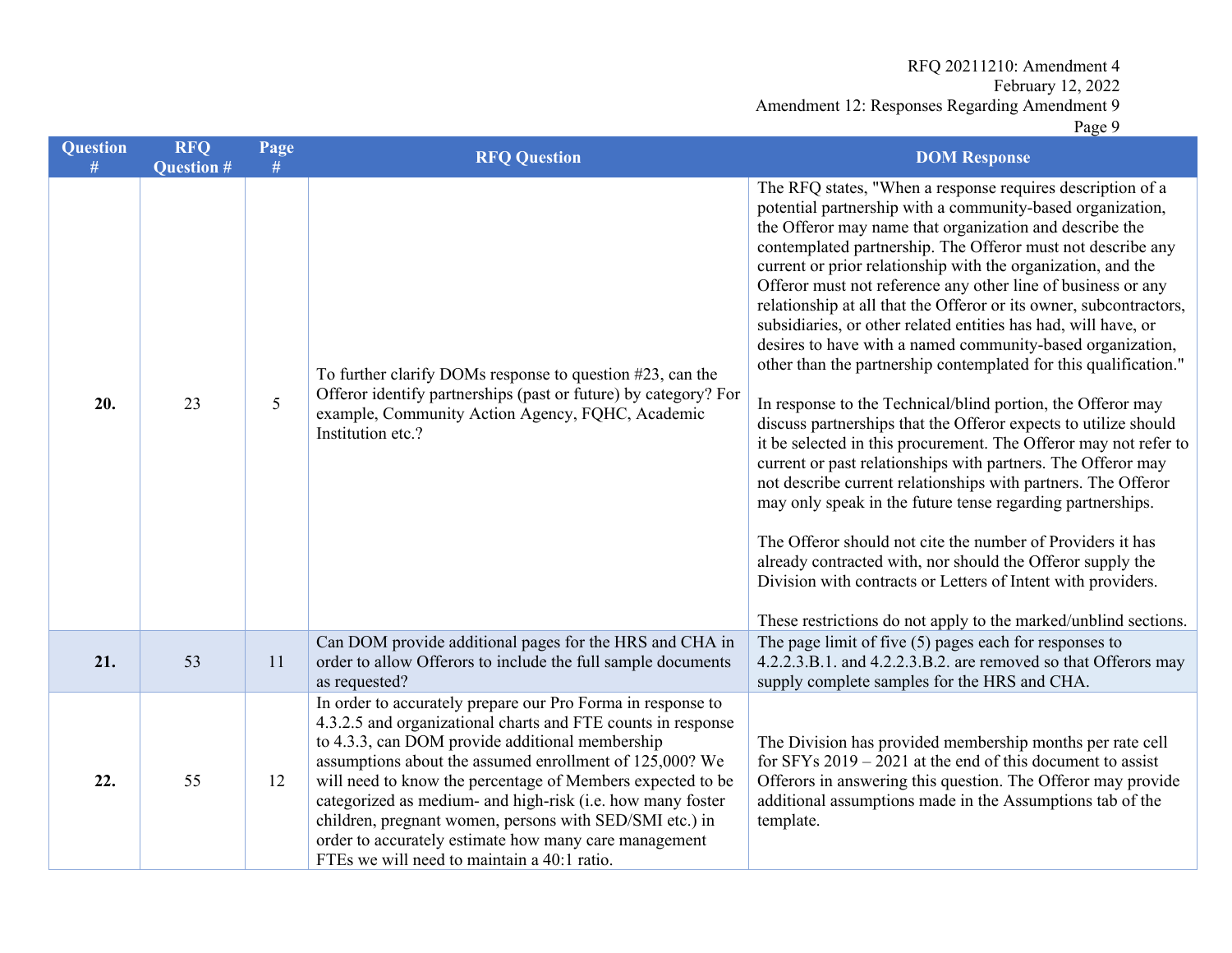| <b>Question</b><br># | <b>RFQ</b><br><b>Question #</b> | Page<br># | <b>RFQ Question</b>                                                                                                                                                                                                                                                                                                                                                                                                                                                                                                                                                                          | <b>DOM Response</b>                                                                                                                                                                                                                                                                                                                                                                                                                          |  |
|----------------------|---------------------------------|-----------|----------------------------------------------------------------------------------------------------------------------------------------------------------------------------------------------------------------------------------------------------------------------------------------------------------------------------------------------------------------------------------------------------------------------------------------------------------------------------------------------------------------------------------------------------------------------------------------------|----------------------------------------------------------------------------------------------------------------------------------------------------------------------------------------------------------------------------------------------------------------------------------------------------------------------------------------------------------------------------------------------------------------------------------------------|--|
| 23.                  | 60, 61                          | 14        | In Amendment 4, in response to questions #60 and #61 which<br>asked about a pharmacy data file, the Division responded<br>"assume that a winning Contractor will have access to real-<br>time pharmacy claim information for all of its Members."<br>Can the Division please confirm that in addition to being able<br>to view claims through a web portal application, Contractors<br>will also be able to download the historical and real-time<br>pharmacy claims data file?                                                                                                              | The Offeror may assume that they will have that information<br>as well for the purposes of preparing its qualification.                                                                                                                                                                                                                                                                                                                      |  |
| 24.                  | 64                              | 14        | For ease of review, would the Division prefer that we keep<br>the system diagram in the narrative if the additional space of<br>the appendix granted is not needed?                                                                                                                                                                                                                                                                                                                                                                                                                          | The Division has no preference. This is at the discretion of the<br>Offeror.                                                                                                                                                                                                                                                                                                                                                                 |  |
| 25.                  | 82                              | 18        | Amendment 4, Question 82 specifies that the PIP forms are<br>to be limited to 1 page each. Does this same limit apply to the<br>forms for other questions in section 4.2.3, such as Health<br>Literacy Campaigns, VABs, and Potential Partnerships?                                                                                                                                                                                                                                                                                                                                          | Yes.                                                                                                                                                                                                                                                                                                                                                                                                                                         |  |
| 26.                  | 82-84                           | 18        | Should the CCOs submit PIP topics based on the 4 required<br>topics identified by the state for MississippiCAN and CHIP<br>and/or the 4 new proposed topics (Improving Diabetes<br>Through the Lens of Health Equity, Reducing Infant<br>Mortality among Black women living in the Mississippi<br>Delta Region, A Focus on EPSDT: Increase Child and<br>Adolescent Well-Care Visits, Improving Follow-Up Care for<br>Children and Adolescents with Mental Health Providers)                                                                                                                  | Topics of PIPs are at the discretion of the Offeror.                                                                                                                                                                                                                                                                                                                                                                                         |  |
| 27.                  | 95                              | 22        | In the Division's response to the question #95 regarding the<br>naming of staff in organizational charts in Section 4.3.3.1, the<br>Division states that the "The Offeror is not allowed to list the<br>name of staff in its response." Please clarify if this means that<br>staff names as well as any staff photos should be removed in<br>all other marked/un-blinded sections (including cover pages<br>and tabs) as well. If all names should be removed from all<br>marked/un-blinded sections, please clarify if previous work<br>experience, including roles held in MS and relevant | The Division is seeking information about what the Offeror<br>will require for key positions if the Offeror is chosen. The<br>Offeror is not allowed to list the name of staff in its response.<br>Staff pictures should not be included. Previous work<br>experience and staff education and training should not be<br>submitted. Requirements for work experience, education,<br>training, and special certifications should be submitted. |  |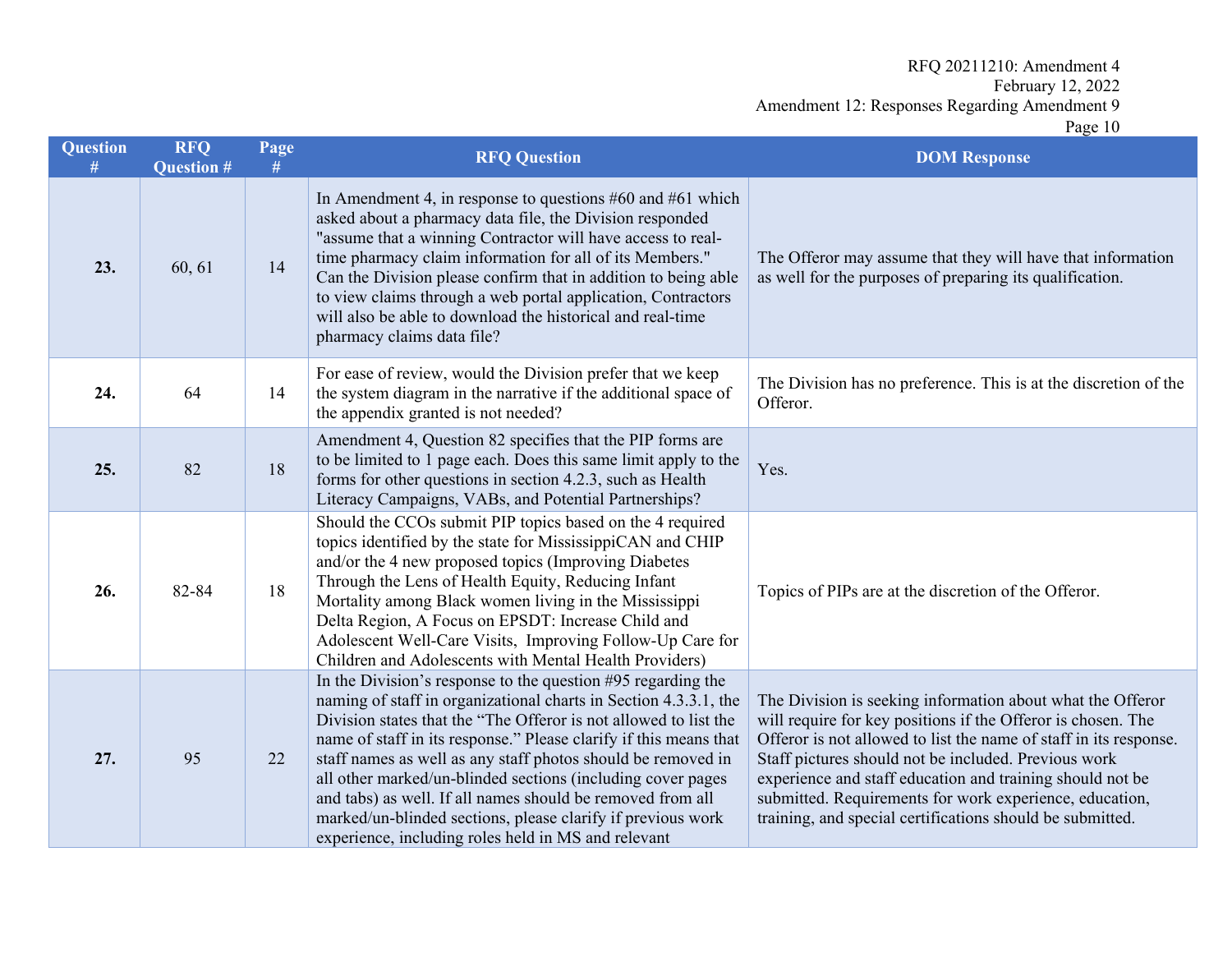Page 11

| <b>Question</b><br># | <b>RFQ</b><br><b>Question #</b> | Page<br># | <b>RFQ Question</b>                                                                                                                                                                                                                                                                                                                                                                                                                 | <b>DOM Response</b>                                                                                                                                                                                                                             |  |
|----------------------|---------------------------------|-----------|-------------------------------------------------------------------------------------------------------------------------------------------------------------------------------------------------------------------------------------------------------------------------------------------------------------------------------------------------------------------------------------------------------------------------------------|-------------------------------------------------------------------------------------------------------------------------------------------------------------------------------------------------------------------------------------------------|--|
|                      |                                 |           | educational degrees or certifications, would be allowed to<br>describe the qualifications of current or proposed staff.                                                                                                                                                                                                                                                                                                             |                                                                                                                                                                                                                                                 |  |
| 28.                  | 96                              | 23        | Please clarify what is meant by "sufficient support staff to<br>conduct daily business in an orderly manner". What types of<br>job descriptions would DOM like to see?                                                                                                                                                                                                                                                              | The Division expects the Offeror to make its own<br>determination regarding what sufficient support staff would be<br>needed for daily business based on its knowledge of its own<br>needs for operation.                                       |  |
| 29.                  | 116                             | 26        | The Division's response regarding the inclusion of<br>testimonial or quotes from community-based organizations in<br>the Technical Qualifications, question #116, is "Quotes may<br>not be included in the Offeror's qualification." Please clarify<br>if this means that testimonial or quotes from community-<br>based organizations should be removed in marked/un-blinded<br>sections (including cover pages and tabs) as well. | Quotes may appear in the marked/unblind submissions.                                                                                                                                                                                            |  |
| 30.                  | 116                             | 26        | Our interpretation of the State's response to this question is<br>that quotes cannot be used in the blind/unmarked Technical<br>Qualifications portion of our submission, but that they may<br>be included in the marked sections of our response (e.g., $4.3$ ).<br>Is our interpretation correct?                                                                                                                                 | Quotes may appear in the marked/unblind submissions.                                                                                                                                                                                            |  |
| 31.                  | 117                             | 26        | Amendment 4, Question 117 removes the work plan<br>requirements from sections $4.2.2.1 - 4.2.2.11$ . Does the<br>Division intend to also remove the "work plan" portion of<br>section 4.2.1, Executive Summary?                                                                                                                                                                                                                     | "Work plan" in this instance refers to the Offeror's approach<br>and philosophy in designing a coordinated care solution for<br>the Division. It should not include information that would<br>violate the rule against Identifying Information. |  |

## [REST OF PAGE INTENTIONALLY LEFT BLANK]